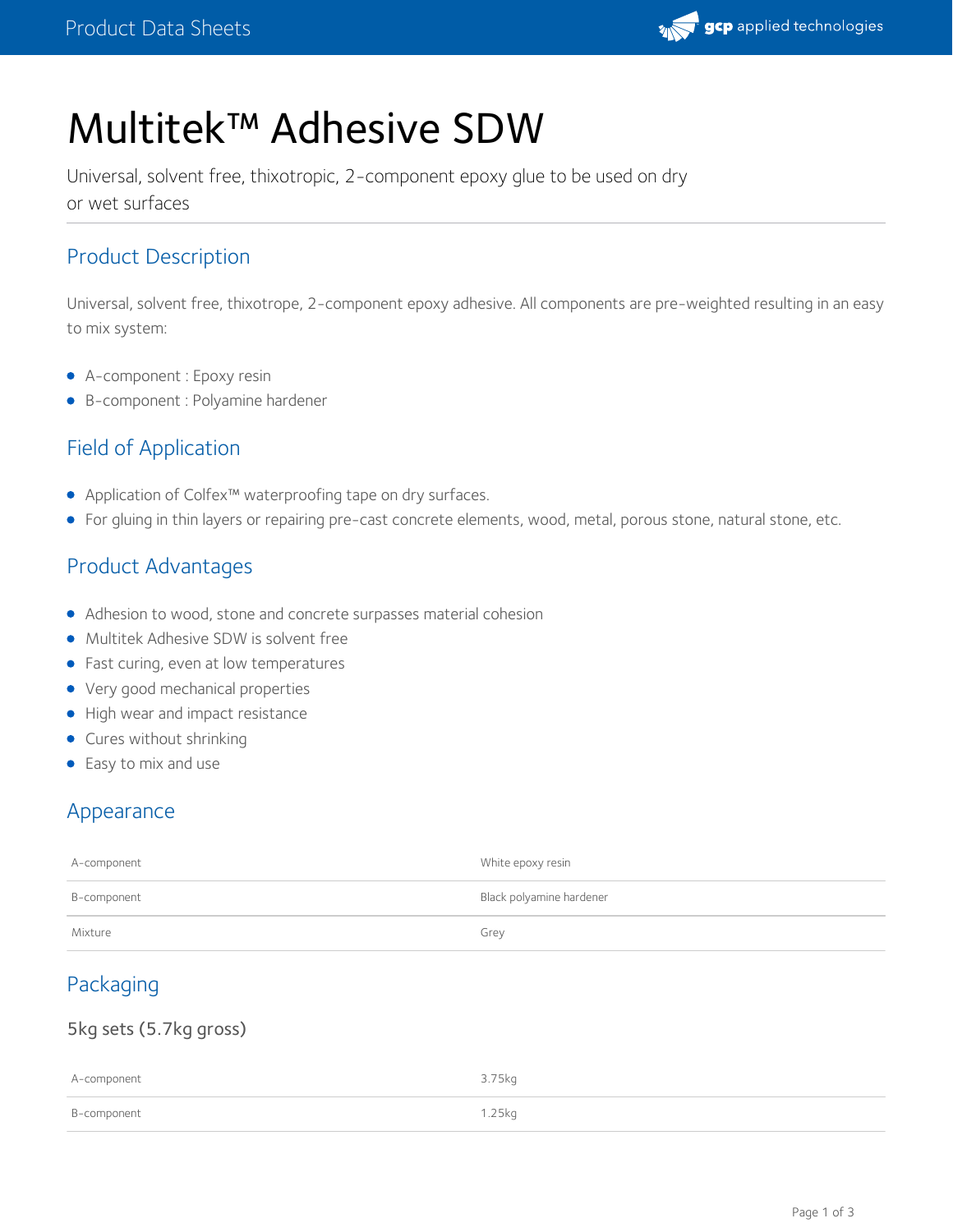

# Technical Data / Properties

| Property                      | Value                        |
|-------------------------------|------------------------------|
| Density (Mixture)             | $1.8$ kg / dm <sup>3</sup>   |
| Adhesion to Dry Concrete      | Surpasses concrete coherence |
| Adhesion to Wet Concrete      | Surpasses concrete coherence |
| Adhesion to Steel             | 11N/mm <sup>2</sup>          |
| Compressive Strength          | 65N/mm <sup>2</sup>          |
| Compressive Strength Flexural | 35N/mm <sup>2</sup>          |
| Pot life (100 g at 20°C)      | 1.5 hour                     |
| Complete Curing               | 7 days                       |
| Minimal Application Temp.     | $8^{\circ}$ C                |
| Form Change During Curing     | None                         |

Full chemical or mechanical resistances are only reached after a curing period of 7 days at 21°C. Mechanical properties of epoxy resins decrease at temperatures higher than 50°C.

## Application

#### 1. Surface Preparation

To obtain an optimum adhesion, the surface must be clean, degreased and dust-free. When applying to metal, first remove the milling surface or the oxidised skin.

#### 2. Mixing

- **•** Prior to mixing, stir the components separately to eliminate sediments.
- Add B-component completely to A-component. Mix thoroughly with an electric mixer (3-4 min, max 600 rpm) until an uniform grey colour is obtained.
- Avoid mixing air into the mixture.
- The mixing ratio A/B is 3:1.

#### 3. Application

- Remove the water before application of the adhesive.
- Apply with a spatula, trowel or by hand (wear suitable rubber gloves).
- Apply Multitek Adhesive SDW directly to the surface.
- Perfect application temperature is between 10° and 20°C.